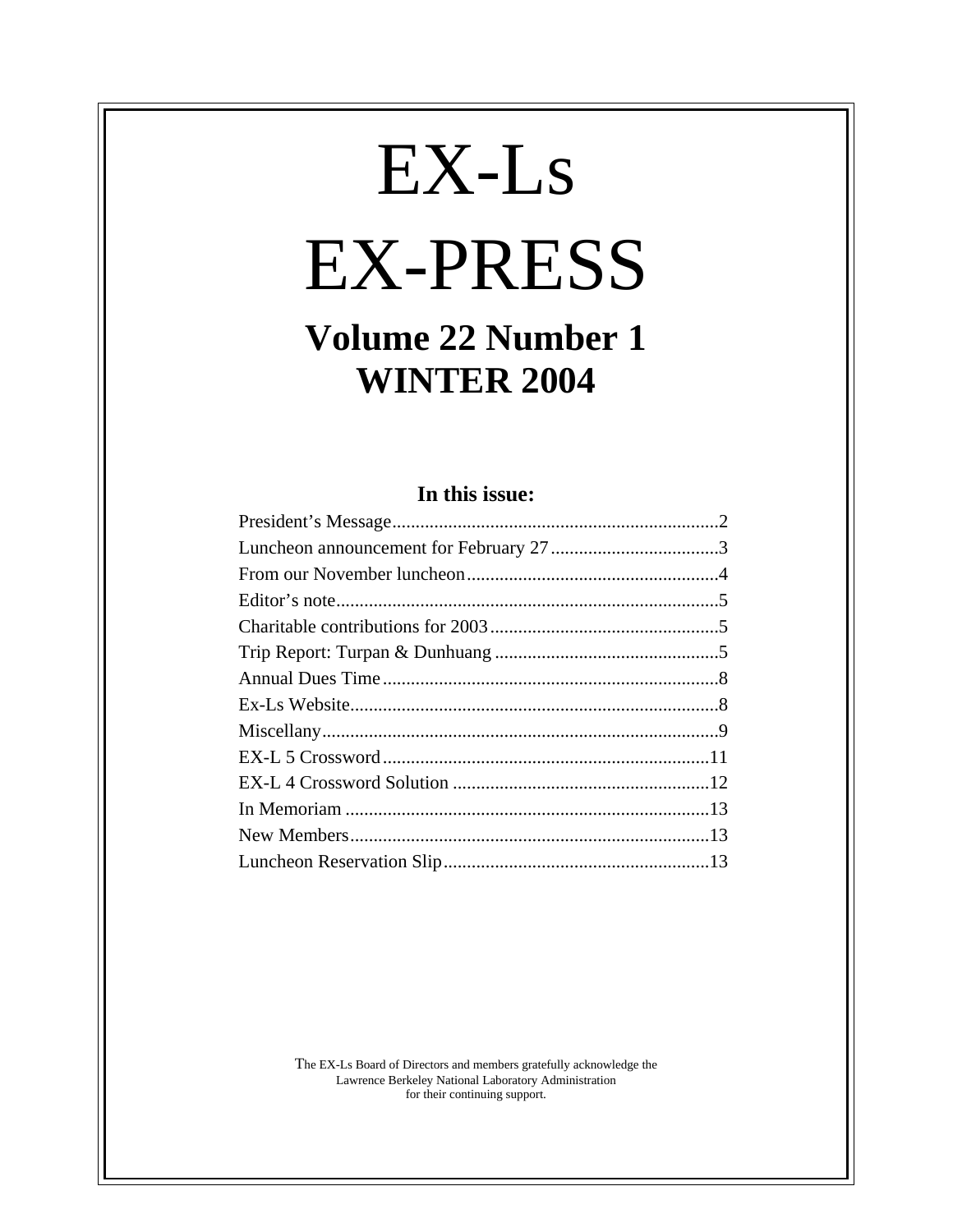Volume 21 #1: Winter 2003 (Published January 2003)

## **PRESIDENT'S MESSAGE Sig Rogers**

I suppose I've pondered as long as I possibly can rather than write my first President's Message, so I guess I'll just have to begin. By the time you read this, we are well into to a new year and I hope all of you are doing well. We have a new slate of officers. Gene Binnall, first Vice President, will be bringing us this year's luncheon speakers and will automatically become President next year; Second VP is John Kadyk who will chair next year's nominating committee; Secretary: Eleanor Dahl; Treasurer: Bud Larsh; and Activities Chair: Inge Henle. In addition, great jobs are performed by Dave Stevens in putting together our newsletter, and Dick Baker who is maintaining our website http://www.lbl.gov/ex-l-express/index.html.

I'm especially thankful for those continuing officers who have been the backbone of this organization. Two persons in particular, Bud Larsh, our treasurer, and our Activities Chair, Inge Henle have contributed greatly. Bud began his position in 1996 and Inge Henle began her position even longer ago in 1994. I'm bringing this up now, because for health reasons, Inge has requested relief. She doesn't want to, but she needs to step down now. She has already made all the arrangements with Spengers for this year. We really need a volunteer to help now and take over soon. Please talk to Inge or me for details of the job. This is a good job if you want to get to know everyone in the group.

Here are few of other items of interest for our January  $8<sup>th</sup>$ . Board meeting.

Spengers has raised the price of lunch. We have been losing about \$50 on lunches. The actual cost of Steak is now \$16.95, three dollars more than the Petrale Sole. We would like to avoid multi-tiered pricing. It would help if the few steak eaters we have would try fish. With our current \$18.00 price we also cover the \$50 bar setup, 18% gratuity, and raffle prizes.

I mentioned funding for the Berkeley Retirement Center at the last lunch. There is concern that the Center now wants much more money than the Lab is willing to provide. We are currently funded this FY at approximately \$27K. Your Board has requested that Bob Birge, who represents us on the BRC Advisory Board, ask the University to not increase our costs beyond what the Laboratory currently pays. Even if the University agrees to this, with budgets down, the Lab may not agree to fund at the current level.

We are also amending the LBNL EX-Ls By-Laws. The only changes we appear to need since it was last amended in 1998 are minor: our mailing address, and LBNL no longer provides Liability and Accidental Death Insurance at our events - so be careful where you step.

Well, that's it for now. Cindy and I are off to Virginia for 3 weeks to sample snow and sleet. We'll be back for the luncheon on February 19<sup>th</sup>.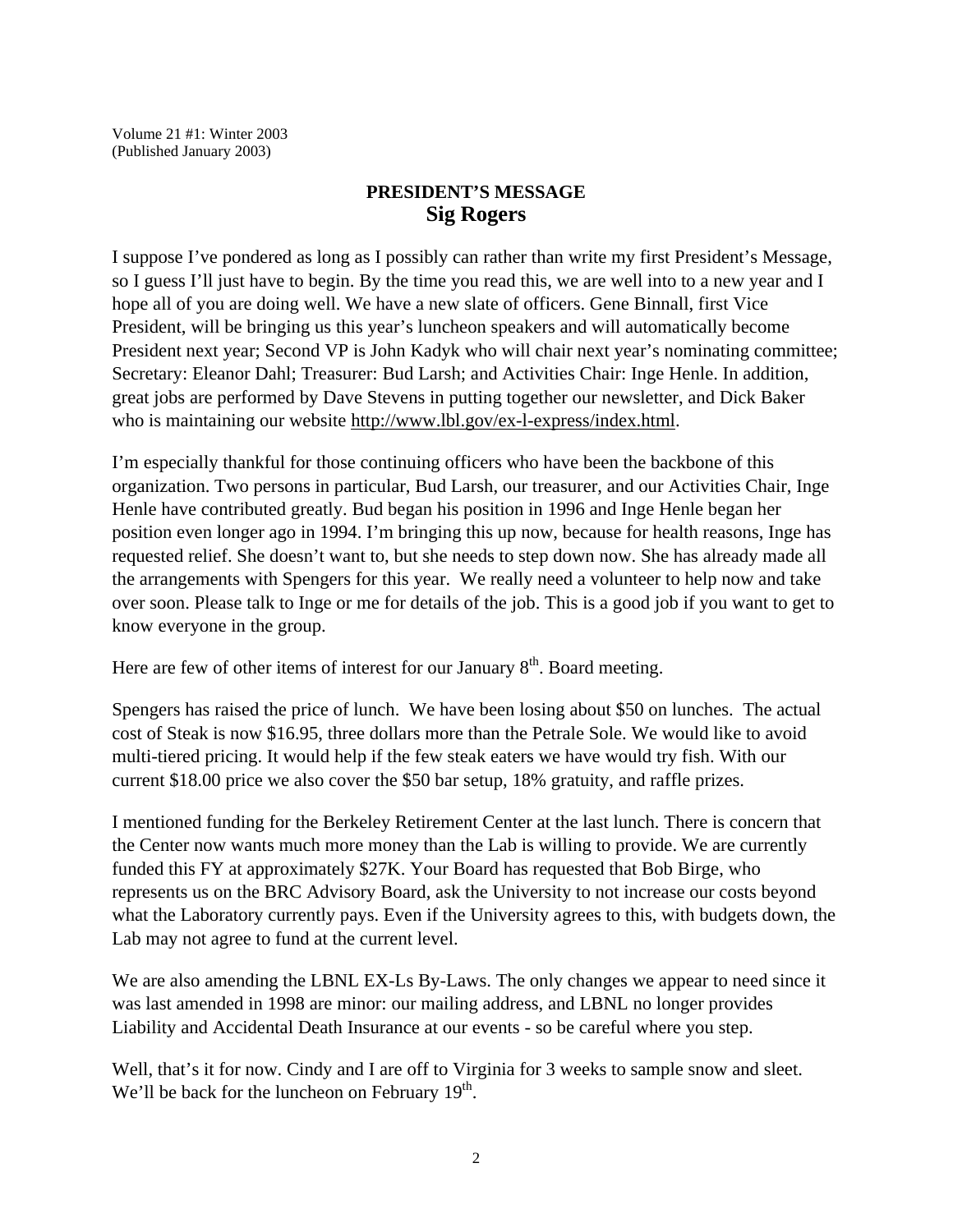

#### **2004 Winter Lunch**

- **Date: Thursday, February 19, 2004**
- **Where: Spenger's Fresh Fish Grotto 1919 Fourth St. Berkeley**
- **Time: No-host Bar: 11:30 AM Lunch Served: 12:00 Noon**
- **Speaker: Lutgard DeJonghe**
- **Subject: Energy Future, Hydrogen Economy, and Fuel Cells**
- **Menu: Bay Shrimp Louie Salad (with cup of chowder) Parmesan Petrale Sole w/ lemon caper butter (with dinner salad) Flatiron Steak w/ mushroom demi-glaze (with dinner salad)**
- **Cost: \$18 per person (PREPAID)**
- **Reservations: Please make checks payable to EX-Ls. Send to Inge Henle 820 Villa Lane #3 Moraga, CA 94556**

**Spenger's management policy makes it absolutely imperative that they receive reservations by February 13, 2004**

**(Reservation slip on last page)**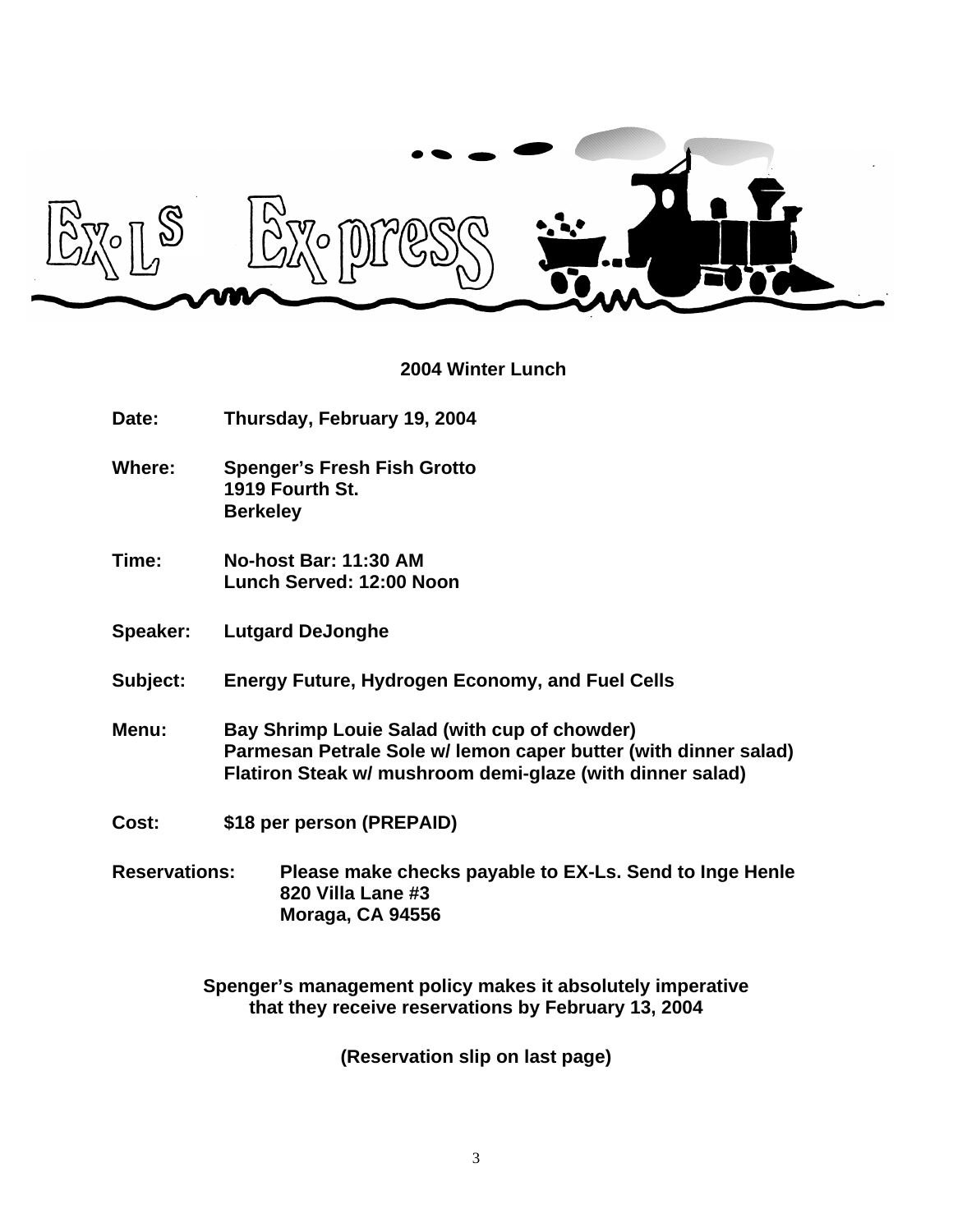## **From our November lunch**

*Reported by Sig Rogers, incoming EX-Ls President*: Our November Luncheon Speaker, Antoni Tomsia of LBNL's Material Sciences Division, focused on the design and synthesis of artificial bone-like composite materials and novel bioactive glass coatings for metallic implants using natural bone as a guide.

Basically, my synopsis in a nutshell: Tony and his LBNL group, are working to develop materials for replacement bone joints that will not fail during the life of the recipient. Support is provided by the National Institutes of Health. Bone joints generally fail because metal on metal bearing surfaces fail or the interface connection between the joint and bone loosen and fail. Through Tony's work, a new family of bioactive glasses has been developed with thermal expansion coefficients closely matching those of Ti-based implant alloys while maintaining bioactivity *in vitro*. These new glasses are intended for use as bonding agents between Ti-based implants and bone; in fact, adherent, mechanically sound, graded coatings of these glasses have already been deposited on titanium alloys.

During his talk, Tony said that bone loss is the result of an ongoing battle between two processes: osteoblast (the tearing down of bone) and osteoplast (the building up of bone). Our bones are replaced every 7 years. It's not calcium that builds strong bones, but Vitamin D which supports the osteoplast process. Vitamin D is generated in our skin when it is exposed to sunlight. Eventually, as we age, osteoblast wins resulting in bone loss.

In closing, Tony said that if you are about to undergo a joint replacement, not to hesitate to contact him if you want to know you're getting the latest technology.

As a Side Note:

Just this week, I read an article in the Contra Costa Times (or Chronicle) on bone loss in women versus latitude. There is virtually no bone loss at the equator and bone loss gets progressively greater as you move north. The article related this to the amount vitamin D generated by sun exposure. It went on to suggest vitamin D supplements in the winter and for those shut in. It also said do not exceed the recommended daily allowance as vitamin D in excess is toxic. Also as we age, we tend to sunbathe and play outside less in order to avoid the dread skin cancer. ---- It's hard to get around that old saying; if one thing doesn't get you the other will.

*Table Hopping in November*: I guess everyone stayed put; we have no "hopping" report this issue.

*Luncheon Attendees:* Maxine Adams Janine Augst & guest Carol Backhus

Bob Avery Bill Baker Winnie Baker Tom & Marcia Beales Gene & Myrna Binnall Bob & Elizabeth Birge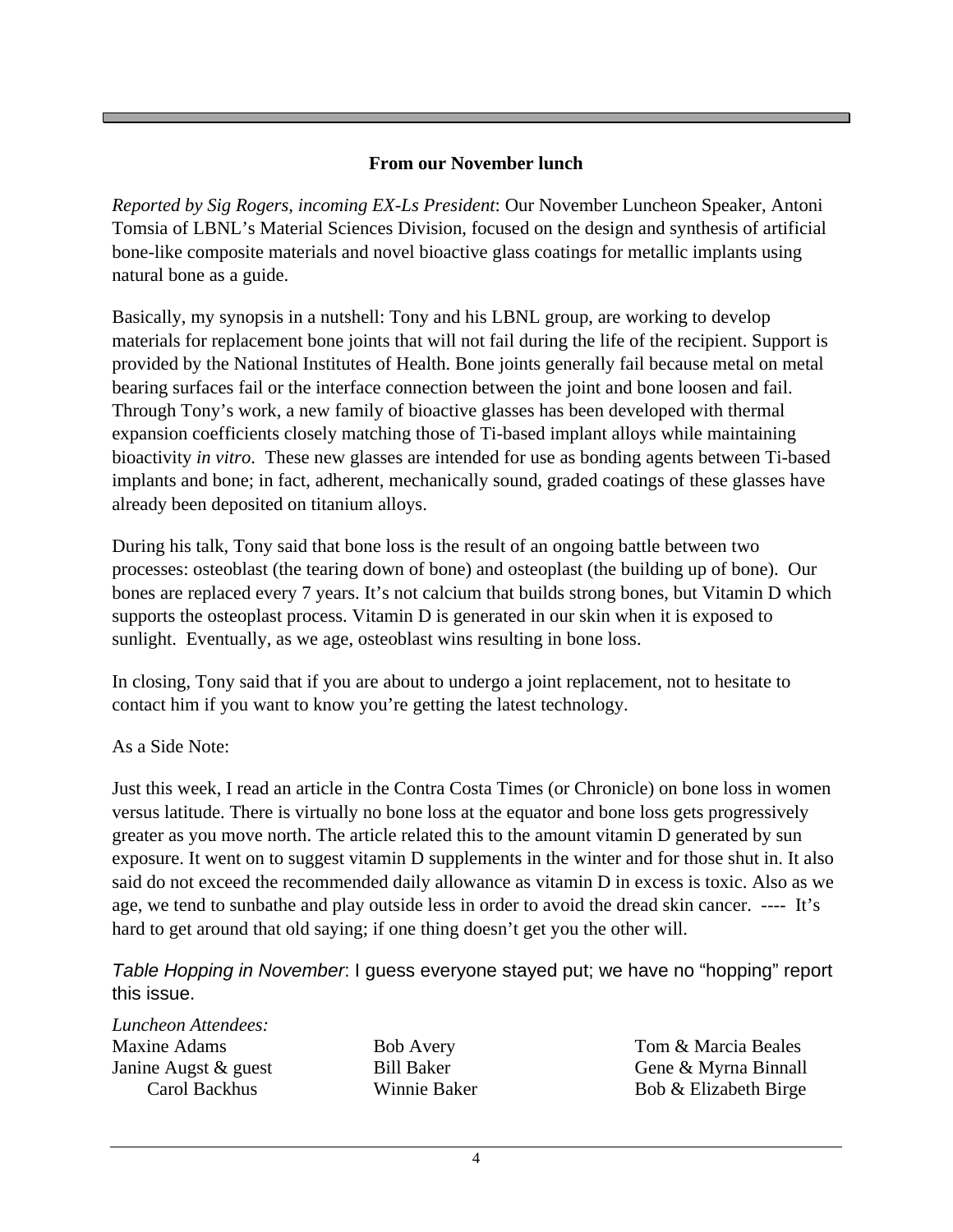| Don & Yvonne Blackman    | Roger Hughes           | <b>Fred Perry</b>          |
|--------------------------|------------------------|----------------------------|
| <b>Stanley Boyle</b>     | Nylan Jeung            | Conway Peterson            |
| Dick Burleigh            | John Kadyk             | <b>Terry Powell</b>        |
| Geores & Katie Clevenger | Robert & Barbara       | <b>Patty Powers-Risius</b> |
| <b>Buttner</b>           | Kaufmann               | Don Prestella              |
| Per Dahl                 | Emile Kirsch           | Ellie & Gwen Ralph         |
| Janice & Ned Dairiki     | Ralph Kujala           | Ed Reioux                  |
| Bill & Jean Dolter       | <b>Bud Larsh</b>       | Sig & Cindy Rogers         |
| Andy DuBois              | John & Barbara Lax     | Stephanie Roth             |
| Warren & Averil Faust    | <b>Branko Leskovar</b> | Clay Sealy                 |
| Jack & Darlene Franck    | Don & Jean Lundgren    | Leo & Ellie Skvarla        |
| <b>Bob Fulton</b>        | John & Priscilla Magee | Robbie & Mary Smits        |
| Frank & Maxine Garnier   | Fritz & June Marg      | Dave & Sally Stevens       |
| Jim Haley                | <b>Bob Meuser</b>      | Hugh & June Stoddart       |
| Inge Henle               | <b>Bob Miller</b>      | Clyde Taylor               |
| Paul & Nancy Henrickson  | Ken Mirk               | David Vanecek              |
| Paul & Barbara Hernandez | <b>Bob Mortiboy</b>    | Samuel Villa               |
| Egon Hoyer               | Margie Myers & guest   | Fred Vogelsberg            |

#### **Editor's Note**

This issue contains a couple of annual goodies: The updated directory of members and the annual dues reminder. Please check your entry in the directory, and notify Bud Larsh of any necessary changes. This issue also reflects one of the continuing problems of volunteer organizations: how to replace long-time dedicated volunteers. Two of our most faithful contributors—Shirley Ashley and Inge Henle—need help. We need a few of you to step forward and hop some tables at lunch (you don't have to submit polished prose; legible notes are fine) and to help with function planning and administration (Inge will help get you started).

dfs

#### **Charitable Contributions for 2003**

Ex-Ls makes one or more charitable contributions each year on behalf of its members. The recipients in 2003 were Alzheimer's Services of the East Bay and the UC School of Optometry. The Board encourages you to submit suggestions for 2004 to any member of the Board. (A list of Board members may be found on the back page.) We are particularly interested in those organizations that provide services for the elderly, institutions engaged in research of interest to retirees, and institutions that encourage science and technical education.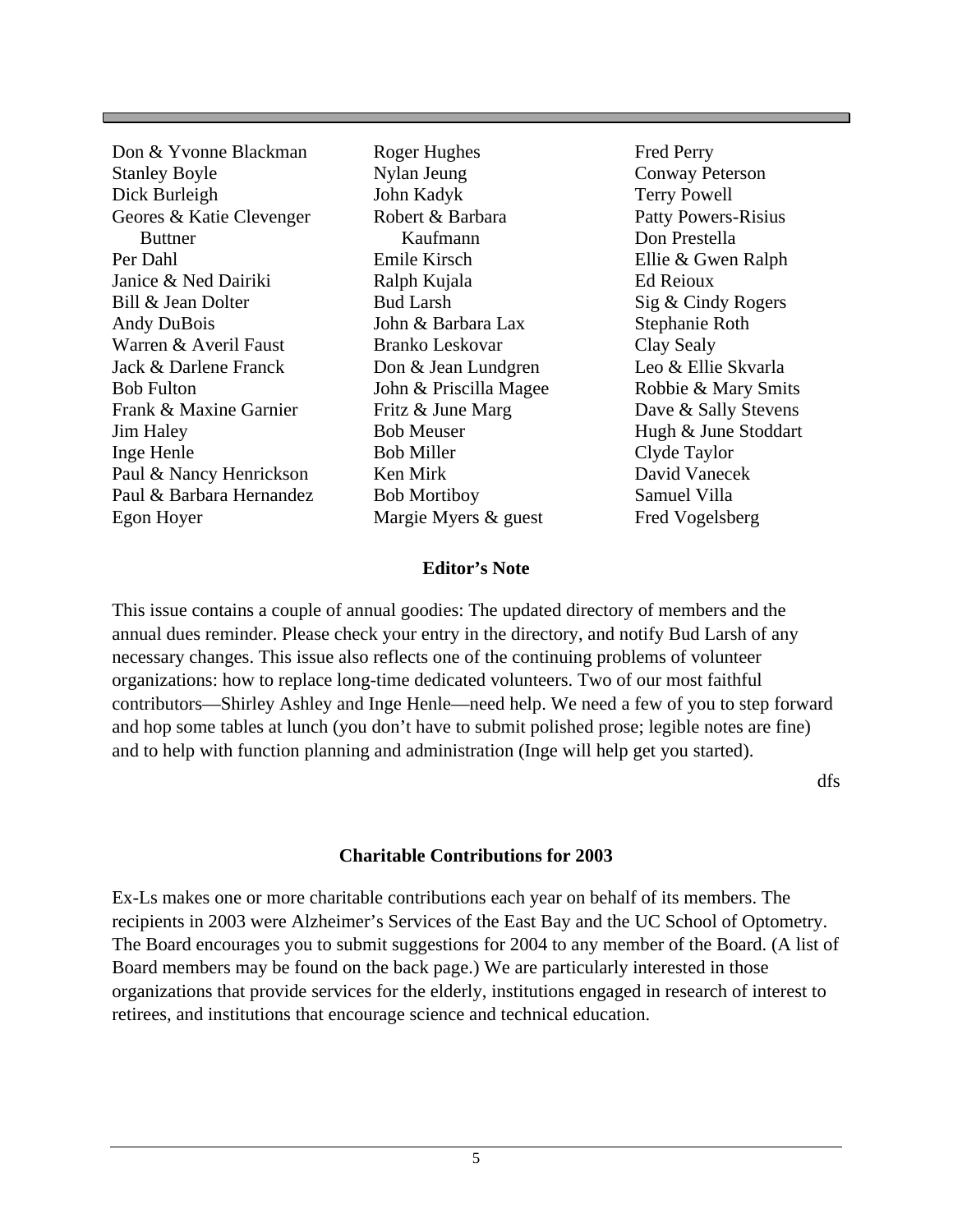## **Trip Report A Journey from the West II: Turpan & Dunhuang Dave Stevens**

In the first instalment, our intrepid travelers visited Urumqi, the Heavenly Lake, and a yurt. The next day saw us bus over a low pass to Turfan (or Turpan; the one is Uygur, the other Han). Although not the smallest of the three western cities we visited, Turfan is the least westernized. It is primarily Uygur and 100% Muslim, but of a relatively loose variety. (Of the five Muslim virtues—praying five times a day, reading the Koran, making a pilgrimage to Mecca, giving to the poor and the mosque, and eschewing pork—only the last appears to be locally practiced with any regularity.) Turfan is a grape-growing center surrounded by desert. (It is *not* a wine center…it's a Muslim area.) The crop is enabled largely by the *kerez* irrigation system, whereby water is led down from the mountains in underground channels (to reduce evaporation), painstakingly constructed in reverse (i.e., from the oasis to the aquifer) by sinking numerous dry wells to the proper depth along the desired route and tunneling between them.

Turfan is also the populated gateway to two abandoned cities, Jiaohe and Gaochang. The former is a Masada-like excavated town on a sheer-walled plateau in the middle of a river. There is a two-story administrative center, a large residential quarter (some 5,000 people lived there at its peak), three Buddhist monasteries (the only above-ground structures; they are built of rammed earth), a small bit of arable land, and several wells (primarily for use in time of siege). It was destroyed in a Mongol revolt some thousand years ago or so, leaving only hints of its active state. As near as can be determined, they used no paint on the interiors, probably hanging rugs as is done in the adobe and wood dwellings today. It is a weird, wonderful, ghostly place.

By contrast, Gaochang is just an abandoned city. Though much larger than Jiaohe (it had a population of 30,000 at its peak) it is less impressive for being less well-preserved. In color (that of the local siltstone) it is the same, but being above ground, was constructed of rammed earth and adobe rather than stone, so even in this very dry climate (about a half inch of rain a year) it has eroded far more severely. (It, too, was destroyed in a Mongol revolt.) Much of what once was walls is now three-inch-thick dust (the rest having blown away). Because of the dust, we chose to ride donkey carts out to the center of the ruins instead of walking. The ride was accompanied by lovely girls on bicycles and mischievous urchins on foot selling camel bells. (No family leaves Gaochang without at least one set of camel bells. The train to Dunhuang that evening was full of jingling backpacks.)

It was in Turfan that I won the heart of a Uygur princess…but Sally wouldn't let me keep her. (For details of that story you need to speak to the author directly.)

As part of our visit to the kerez system our guide requested, and received, permission to bring us all (we were 17, counting the guide) into a Uygur home. It being summer, it was devoid of furniture, which had all been moved outside to take advantage of the shade of the grape arbor.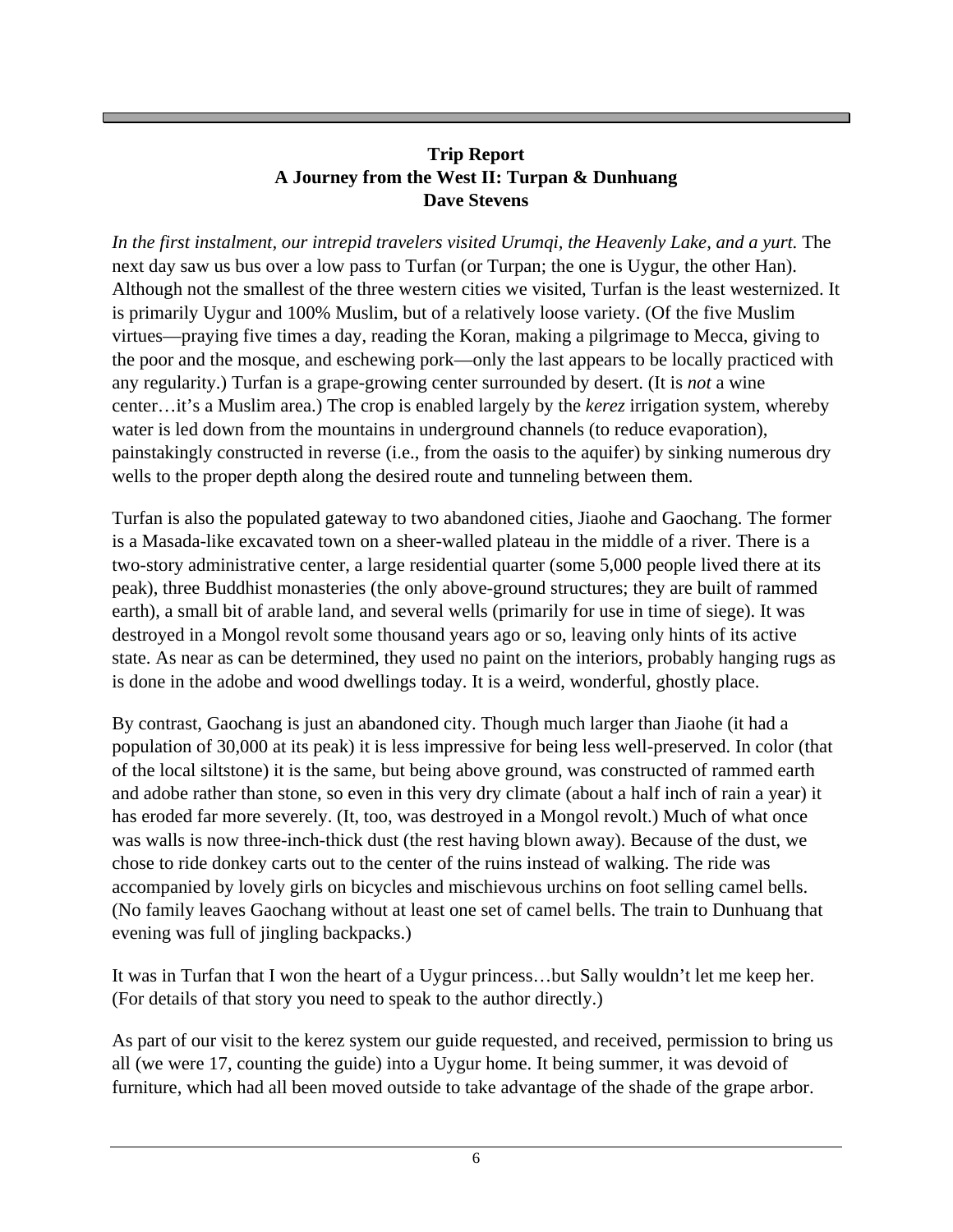All that remains inside are some alcoves and the (built-in) bed platforms, all richly covered in bright woolen rugs. In winter, the beds are heated by stove gases piped under the platforms; in summer the stove is outside, and the people sleep in the patios or on their rooftops. Our hosts were quite charming, and offered us freshly-baked bread and freshly-picked grapes, the which we greatly enjoyed.

The pass between Urumqi and Turfan is so deceptive that we passed the crest before we reached even the foothills of the mountain range we were crossing. (This doesn't sound so strange, but it's visually startling to be following the neighboring stream *down*stream while still apparently driving uphill.) This appears to be the only significant gap through these mountains, so those silk route travelers who wished to go to the north of the Taklimakan had to come this way until an alternate route that bypassed the Tien Shan altogether was discovered rather late in the day.

From Turfan we took an overnight train to Dunhuang. More precisely, we took a train from 70 km from Turfan to 130 km from Dunhuang, the railroad being so located for both strategic and economic reasons. (It's both straighter and more level than it might otherwise be, and an attack on the railroad would not threaten the historical treasures of the towns.) If one might be allowed to paraphrase A. Conan Doyle:

"Consider the curious behavior of the train during the night."

"But the train did nothing during the night."

"That's what was so curious."

At least, the train did nothing between 1:00 AM and 6:30AM, but sit idly and wait out a sandstorm. As a result, our visit to Dunhuang was reduced by six hours, thus limiting our grotto explorations to 10 caves. In the event, this was ample, I think, for as a group we had not the religious, artistic, or historic background to appreciate the increasingly subtle differences between what we had already seen and what we had yet to see.

Dunhuang is one of at least two (and possibly several) sites along the silk route where Buddhist monks carved many "thousand-Buddha" grottoes. The basic elements of these grottoes are the same (at least in Dunhuang): a principal image of the Buddha, with attendants, many ("thousand" is an oriental metaphor for "many", though I'm sure we saw at least a couple of grottoes where it can be taken literally) subsidiary images, some guardians (which can take human, animal, demonic, angelic, or other mythic form), and possibly some narrative scenes. The principal Buddha is usually painted clay on a straw and wooden framework; the subsidiary Buddhas are painted on the walls and ceilings; the guardians may be either. There are more than 700 caves (called collectively the Mogao Grottoes) here—492 dedicated to Buddha, all in one complex; the rest, a couple of kilometers away, were used as housing for the monks and artisans who built and decorated the caves. They were constructed over a period of more than a thousand years, from the  $4<sup>th</sup>$  or  $5<sup>th</sup>$  to the 15<sup>th</sup> century. They were "discovered" (by the west) in 1920; since then, until fairly recently, archaeologists have systematically plundered them (extracts populate museums in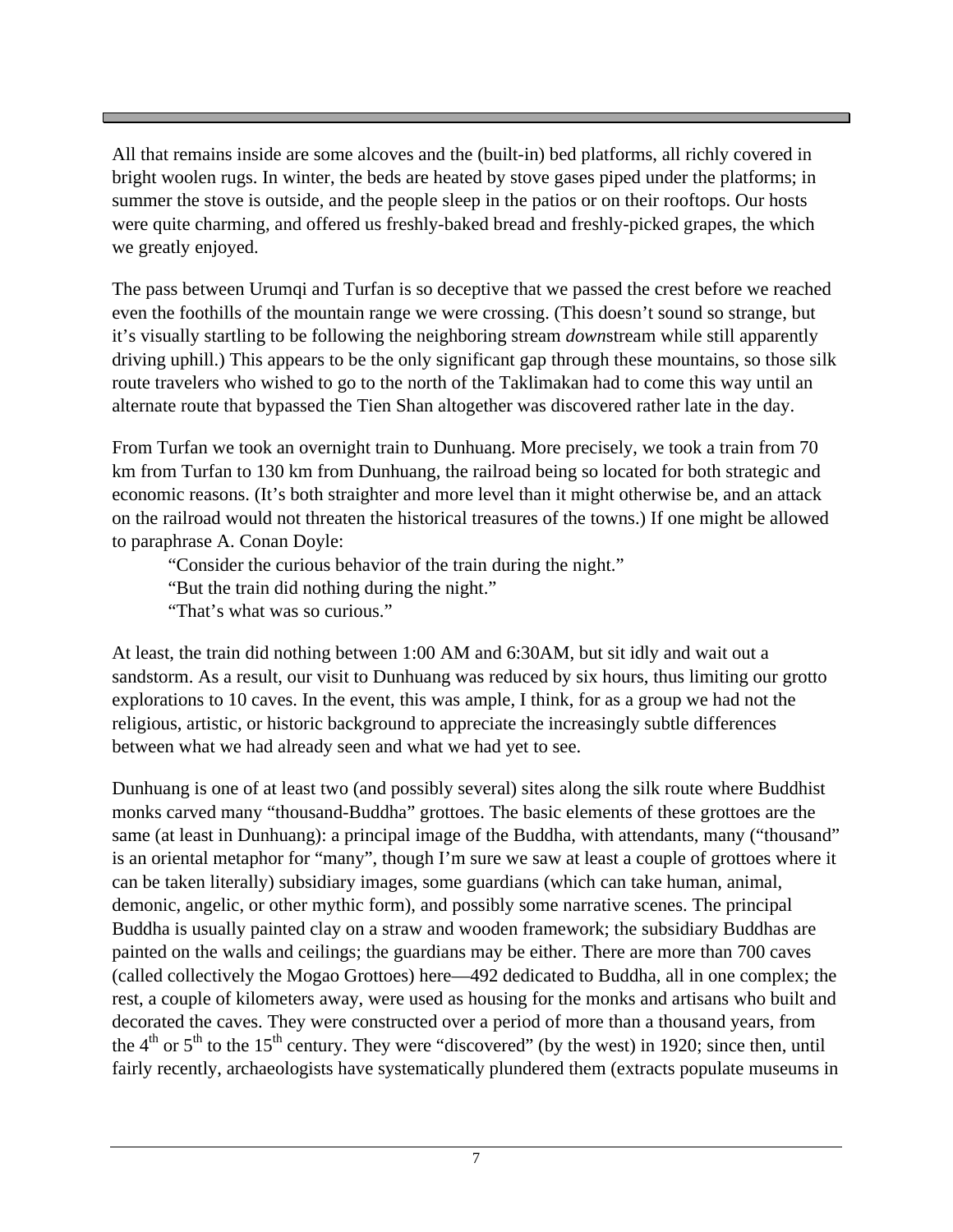several countries), Russian soldiers have been billeted in them, and other discourtesies have been inflicted, but they remain a wonder.

Another wonder is the 130 km road from its train station to the town of Dunhuang: the first 112 km is arrow straight through several kinds of desert. At about 80 km it passes through the line of the Han Dynasty Great Wall. This is not the crenellated, paved Great Wall outside Beijing, but scattered, rounded, dun-colored humps that are far older than the familiar bit. That was rebuilt during the Ming Dynasty somewhere around the  $15<sup>th</sup>$  century; these are original Han walls, built somewhere around the turn of the calendar, of rammed earth. It may not rain a lot here, but 2000 years of slow dissolve can wash away a lot of dirt….

Dunhuang is smaller than Turfan, but shows more western influence: more motor vehicles, and an airport. It is bordered both by gobi and sand deserts. In one of the latter, the Mingsha, a few of us took the opportunity for a brief camel ride. There are two methods by which tourists are enabled to mount camels: using a platform or clambering onto a kneeling camel. Our experience was of the latter sort, which requires some care, because when the camel stands the hind end goes up very suddenly, so that the unwary rider could easily be pitched over the camel's nose (perhaps that's the general idea); the dismount is somewhat less fraught with embarrassment because it is less abrupt, and one is prepared for it.

From Dunhuang we flew back into the China that more closely resembles our expectations: Xi'an, and then Shanghai, where we finished our tour. There is little that can one say to summarize such a vast country of such vast differences and possessed of such a vast and varied history. It is certainly far more diverse than expected, in some ways beyond understanding, but in its diversity it exerts a fascination that threatens (promises?) to draw one back again and again.

## **Ex-Ls Website**

Don't forget to check out the Ex-L website, which contains photos of Board members, back issues of the Ex-Press, and other useful information. It may be accessed through the index (go to E, then search for Ex-L) on the Lab's home page (at www.lbl.gov). Our Webmaster, Dick Baker, is working on adding another index entry under R (for Retiree's Organization); we'll keep you posted.

One of our more computer savvy Boardmembers notes that if you access the site frequently, you may run afoul of the computer's attempt to optimize its own processes: It may just reload an earlier image of the page rather than downloading the current one, so if you want to be sure you get all the latest information, you might want to hit the "refresh" button when the Ex-L home page first comes up.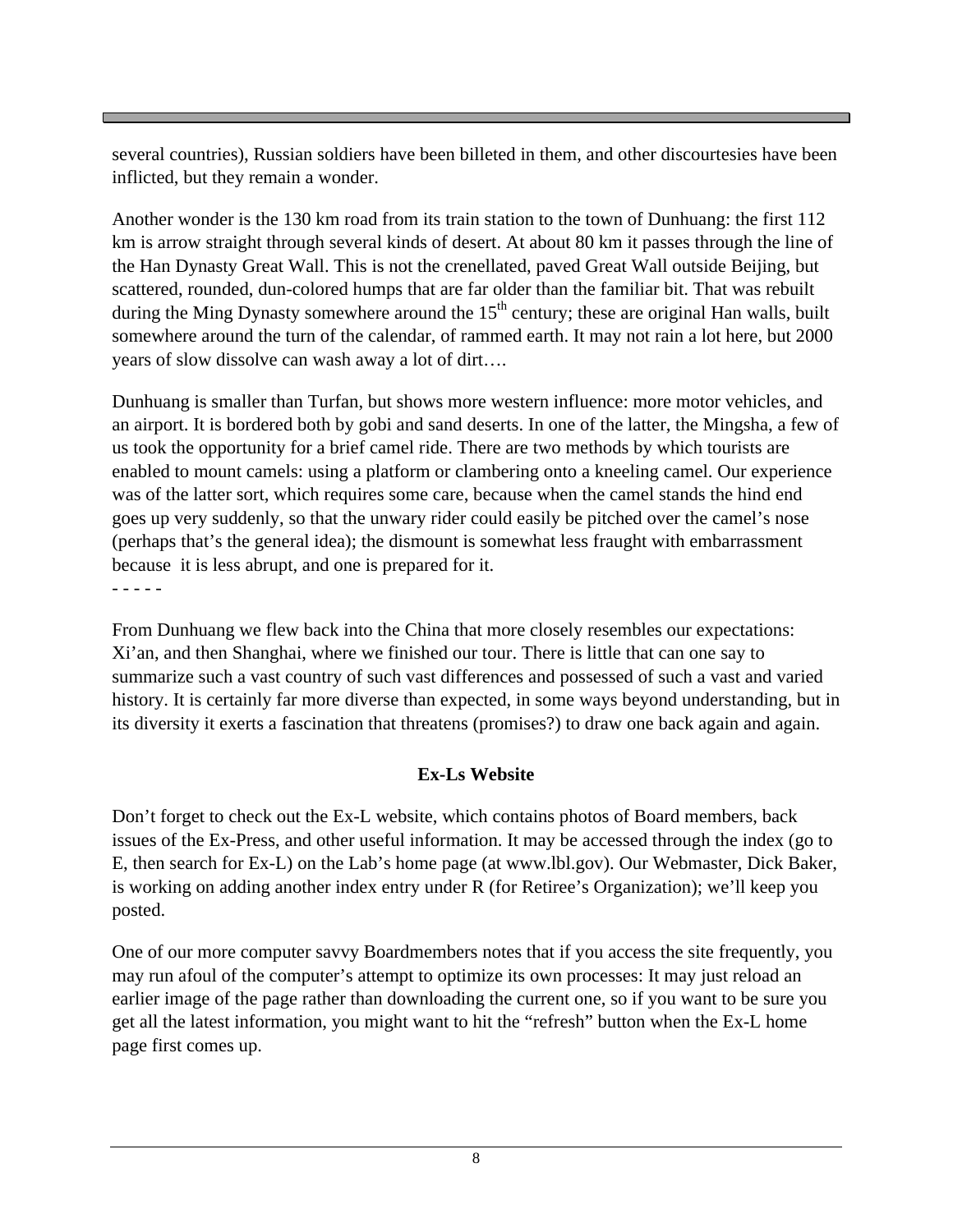## **Miscellany 1 From Don Prestella**

How to bathe a cat

- 1. Thoroughly clean toilet.
- 2. Lift both lids and add shampoo.
- 3. Find and soothe cat. Carry cat to bathroom.
- 4. In one swift motion, place cat in toilet, close both lids, and stand on the top so cat cannot escape.
- 5. The cat will self-agitate and produce ample suds. (Ignore the ruckus: The cat is enjoying this.)
- 6. Flush toilet 3 or 4 times. This provides power rinse, which is quite effective.
- 7. Have someone outside open door. Stand as far from toilet as possible and lift both lids.
- 8. Clean cat will rocket out of the toilet and outdoors, where he will air-dry.

Sincerely, Your Faithful Dog

## **Annual Dues Time**

Once again it's time for annual dues: \$12 per year. If you have not already done so, please renew by sending the form below to Bud Larsh, Box 5280, Hercules, CA 94547 together with your check for \$12 made out to Ex-Ls. All fields except name and address are optional. Thanks.

| Name:  | <u> 2000 - 2000 - 2000 - 2000 - 2000 - 2000 - 2000 - 2000 - 2000 - 2000 - 2000 - 2000 - 2000 - 2000 - 2000 - 200</u> |
|--------|----------------------------------------------------------------------------------------------------------------------|
|        |                                                                                                                      |
|        |                                                                                                                      |
|        |                                                                                                                      |
| Phone: | <u> 1980 - Andrea Britain, president e popularista e a presidente de la propia de la presidente de la propia del</u> |
| E-mail | <u> 1989 - Jan Jan Jawa Barat, masjid a shekara t</u>                                                                |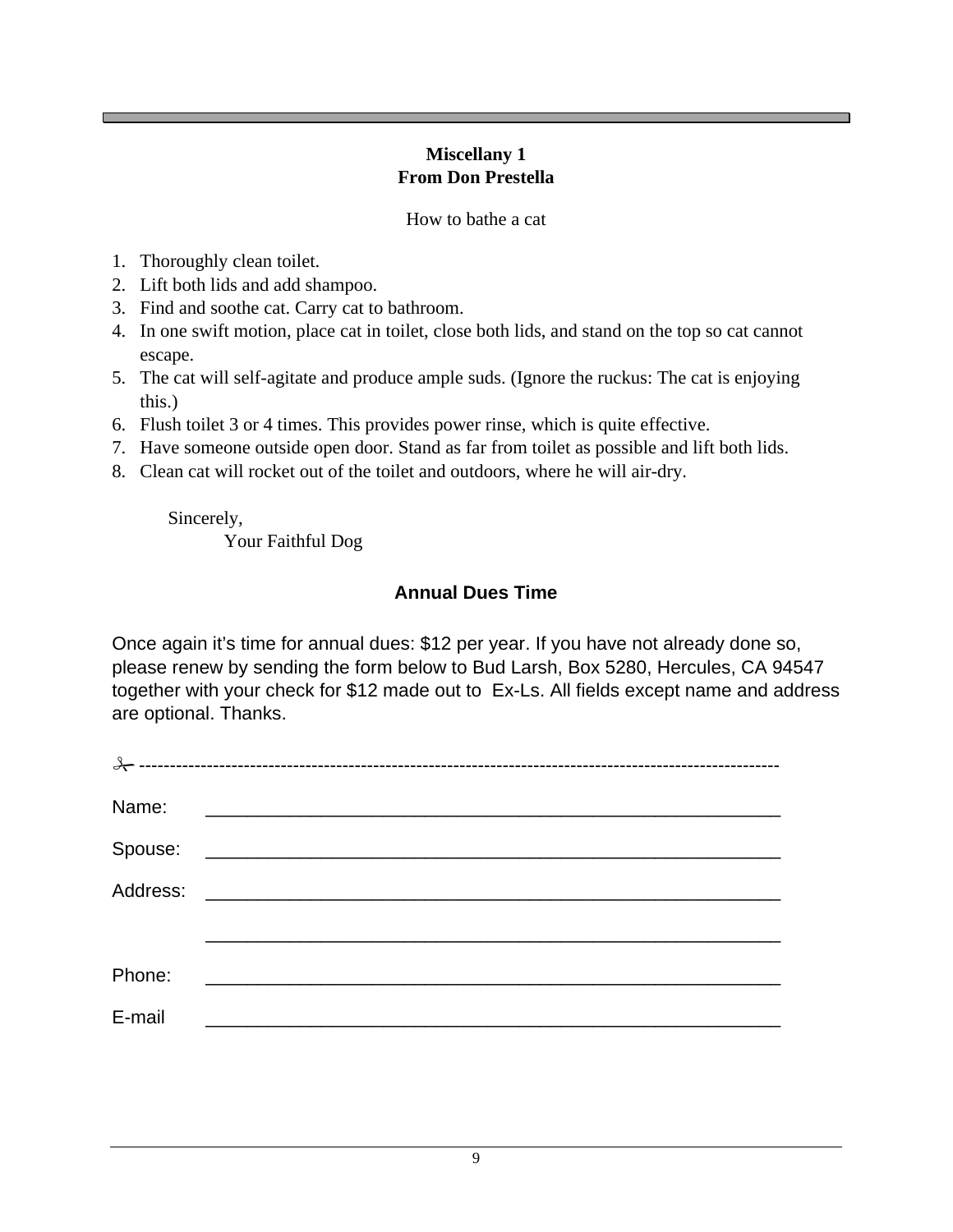## **Miscellany 2 From the Internet**

The Internet is not only for the young. Here are a couple of helpful notes for those of us in our silver and golden years.

## Exercise for Seniors

For those of us getting along in years, here is a little secret for building our arm and shoulder muscles. You might want to adopt this regimen…three days a week works well.

Begin by standing on a comfortable surface, where you have plenty of room at each side. With a 5-lb potato sack in each hand, extend your arms straight out from your sides, and hold them there as long as you can. Try to reach a full minute, then relax. Each day, you'll find that you can hold this position for just a bit longer. After a few weeks, move up to 10-lb potato sacks, And then 50-lb potato sacks, and eventually try to get to where you can lift a 100-lb potato sack in each hand and hold your arms straight for more than a full minute.

After you feel confident at that level, start putting a couple of potatoes in each of the sacks, But be careful not to overdo it.

## Hymns for Seniors

- --Precious Lord, Take My Hand, And Help Me Up
- --It Is Well with My Soul, But My Knees Hurt
- --Nobody Knows the Trouble I Have Seeing
- --Just a Slower Walk with Thee
- --Count Your Many Birthdays, Name Them One by One
- --Go Tell It on the Mountain, But Speak Up
- --Blessed Insurance
- --Guide Me O Thou Great Jehovah, I've Forgotten Where I Parked



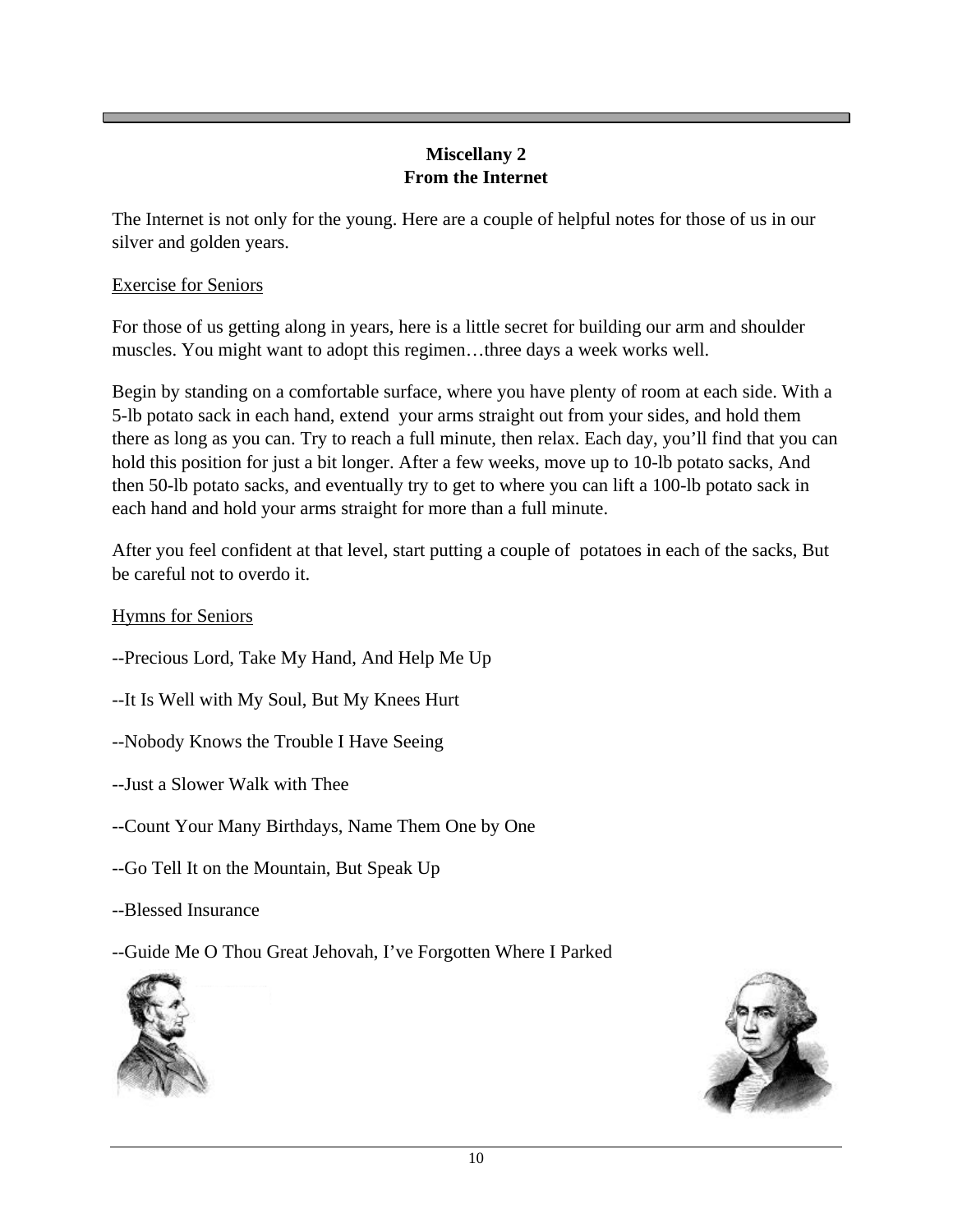## **EX-L 5: Indefinite**

*Erith Ehrer*



#### Across

- 4\*. Holy man's not safe. (5)
- 7. Hidden, headless, open. (5)
- 9. Neutral sound was scattered round church. (5)
- 12. Tests ritual in wild Cairo; nothing lost. (8)
- 13\*.The second eight. (5)
- 15. Element's half a bean. (2)
- 16. Establish start of first nine. (3)
- 18\*.Crazy Hun cats. (7)
- 22. No one in 45. (3)
- 23. Seine time isn't gross. (4)
- 25. Pat split, abandoned loyalist triplet. (4)
- 26. Draw knot. (3)
- 27. Save old advice and take me back. (6)
- 29. Letter former. (2)
- 30. First class empire in turmoil after losing energy. (5)
- 32. Dam state. (2)
- 34. Ploy puts social grace in charge. (6)
- 36. Head game. (3)
- 37. More than half a dog shakes his head at first. (4)
- 38. Bottoms charge time. (4)
- 40\*.Don't eat without starting to sing. (3)
- 41\*.Lend ice for mixing. (7)
- 43. Lass left after Georgia. (3)
- 45. Point one out in 22. (2)
- 46. Woman, 49, is to be of use. (5)

A mixed bag; large size but many easy clues. The asterisked clues do not include definitions because they form a circular chain wherein each solution is the definition for the next in the chain. The rest of the clues are normal, although the solutions include a number of abbreviations, and some may not be familiar to Americans. (All are in Chambers.) The chain is 18D – 53A –  $26D - 52A - 11D - 41A - 2D - 6D - 1D -$ 13A – 41D – 40A – 4A – 18A – 18D.

#### Down

- 1\*. No poles; slave uprising. (8)
- 2\*. Melt again? (6)
- 3. A short phrase for a quiet hour. (3)
- 4. Heard tell that woman fed to surfeit. (7)

------------------------------------------------------

- 5. Old car flipped over. (3)
- 6\*. 19, for example, follows a kind of square.  $(5)$
- 8. Leathery-sounding stone. (4)
- 10. Volume 50. (2)
- 11\*.Old Will. (4)
- 14. Cut top and dock imposts. (3)
- 17. Clumsy spinet playing without a hint of skill. (5)
- 18\*.Baseball team on the rise. (4)
- 20. Take up half of Mickey's better half. (3)
- 21. Company given no time in bed. (2)
- 24. Instant time vegetable. (5)
- 26\*.Part of a mantra I learned. (5)
- 28. River's end dealt a mess. (5)
- 31. Prevalent plunder left out. (4)
- 33. Animal's before trot. (8)
- 34. Active element in pot starts to heat coffee. (3)
- 35. Wind cloth? Yes. (7)
- 37. Ocean drops a point. (2)
- 40. Vessel pudding has pep. (6)
- 41. Homey drops twitch for round tops. (5)
- 42. Edward's got right geek. (4)
- 44\*.God's at Land's End. (4)
- 48. Right about early radio. (3)
- 49. Oklahoma Annie makes a fuss. (3)

#### Across *(continued)*

- 47. Spice officer shuffled with sheep. (8)
- 51. Strangely sound uneven shelter. (5)
- 52\*.Doctor Alley. (5)
- 53\*.Southern conversation. (5)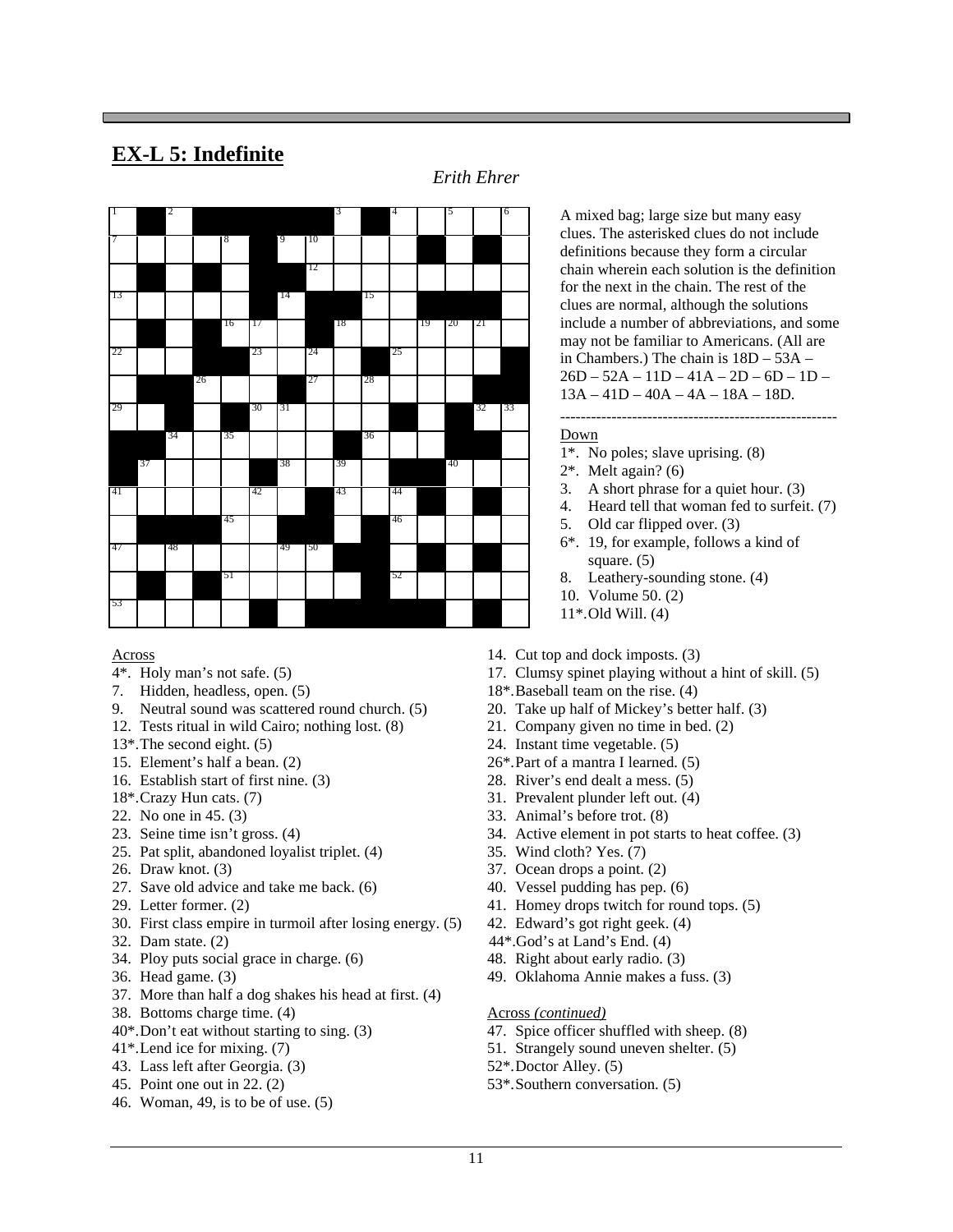#### 1 B U 2 T T 3 E 4 T U 5  $\overline{L}$ 5 R E A E N E A U 7 E 8  $S C R A T C H$ 9  $K$  I N G S K R I A E D P 10  $D$  A Y T IM E 11  $M$  O  $N$  O 12 S L A 13 P W U 14  $\overline{P}$ 15  $A \begin{bmatrix} C \end{bmatrix} E \begin{bmatrix} R \end{bmatrix}$ 16 P A I N T S L L D 17 S R E 18  $A \times A$  S 19  $C|O|R|A|N$ 20 T O S M 21 D N D R 22 K 23  $H Y E N A$ 24 O L I V I N E Y D M M G E R 25  $M$   $A$   $D$   $E$   $R$   $A$ 26  $M A R$

## **Solution to Ex-L 4: Cacophony**

- In the notes,
	- $[ang] = angram,$
	- $[hom] = homophone,$
	- $[rev]$  = reverse,
	- $()$  = delete the letter(s) included in parens,
		- *in* = inserted into, and
	- $+$  = concatenate.

The twelve undefined answers are starred. The definition for each is "CAlifornia COunty".

## Across

- 1.  $*$ butte $(r)$
- 4. \*ar(e) *in* tule
- 8. 2 meanings
- 9. \*(Ma)kings
- 10.  $[date + I'm] [hom]$
- 11. \*n *in* moo
- 14. \* place +  $r$
- 16.  $pain + t + s$
- 18.  $an(n)$ as
- 19.  $Co + [ran to]$
- 23.  $h + yen + a$
- 24. violin  $[ang] + (th)e$
- 25. \*[a dream] [anag]
- 26. \*r *in* main

## Down

- 1. Basque [hom]
- 2. (ea)r(th) *in* eart(h) [anag]
- 3. ent-  $+$  it  $+$  led
- 4. \*ham *in* tea
- 5. \*(f)lake
- 6. 2 meanings
- 7. e-spouse
- 12. alps  $[rev] + s$ hy
- 13. [map I drag] [anag]
- 15.  $a + \text{lambda} + a$
- 17.  $*$ son o(f) Ma
- 20. 2 meanings
- 21. (al)amed(a)  $[ang]$
- 22. (flic) $ker + n (est)$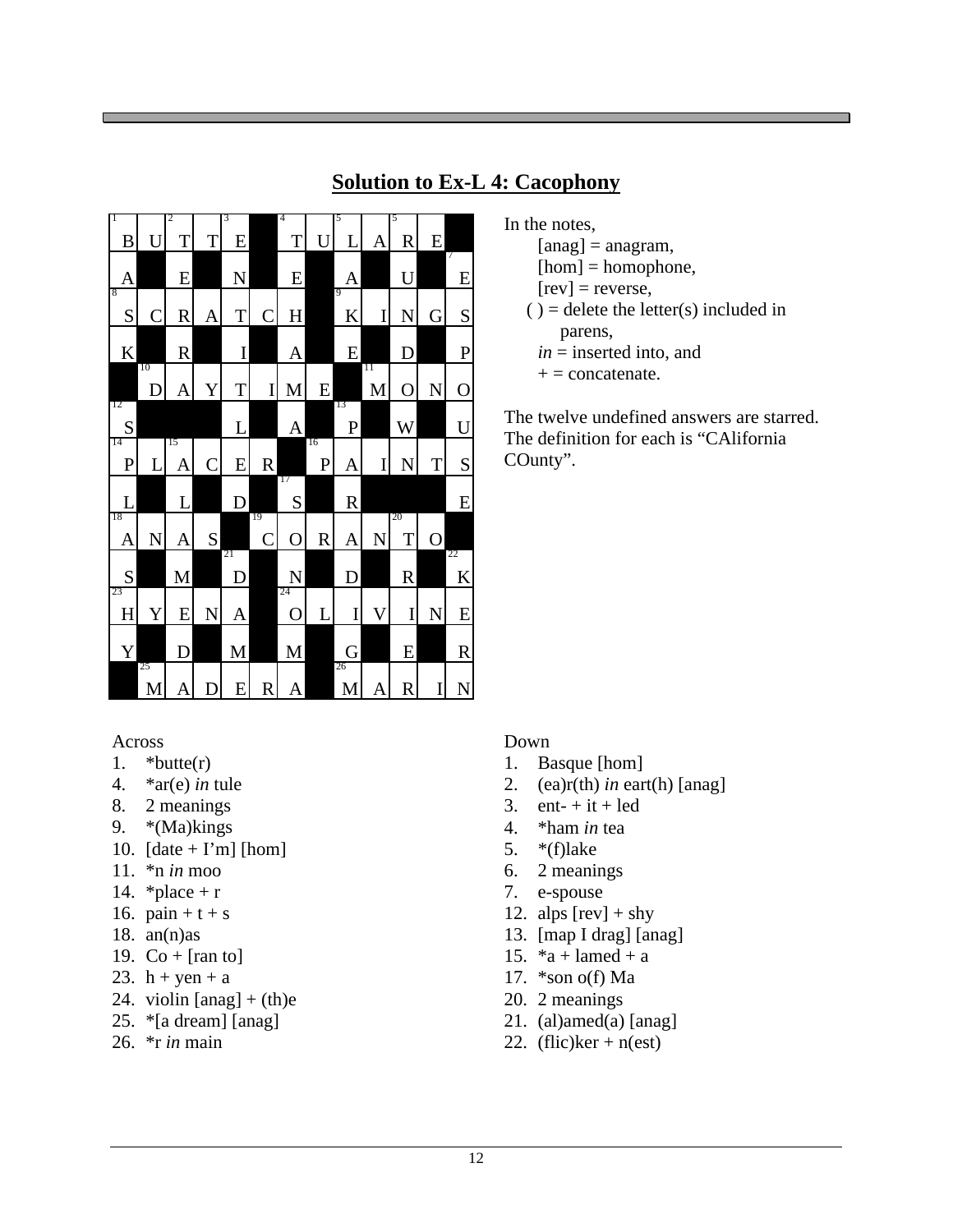

## **Renewal Time: Dues due**

For those of you who have not yet done so, it's time to do so now. Please send your \$12.00 renewal dues for Year 2004 to Bud Larsh, at the address below.

 Membership in EX-Ls is open to all past employees of LBL/LBNL. Annual dues are \$12 per family, prorated over the year for new members, and are now due for 2004. New members, please include your name, address, and phone number. Also, please include any other information you would like included in the annual membership directory, such as spouse's name, e-mail address, or fax number. Please send your check payable to EX-Ls to

> **Bud Larsh, Treasurer 610 Devonwood Hercules, CA 94547**

| <b>SEE YOU AT THE FEBRUARY 19 LUNCHEON</b>                                                                       |       |                        |  |  |  |
|------------------------------------------------------------------------------------------------------------------|-------|------------------------|--|--|--|
| To:<br><b>Inge Henle</b><br>820 Villa Lane #3<br>Moraga, CA 94556<br>Be sure to make reservations by February 13 |       |                        |  |  |  |
|                                                                                                                  |       |                        |  |  |  |
| I plan to attend the EX-Ls luncheon                                                                              | \$18  | <b>PREPAID</b>         |  |  |  |
| I will bring guest(s). Name(s) of guest(s):                                                                      |       |                        |  |  |  |
| Menu Choice(s): Beef _____ Fish ___                                                                              | Salad |                        |  |  |  |
| Please make check payable to EX-Ls                                                                               |       | <b>Total Enclosed:</b> |  |  |  |